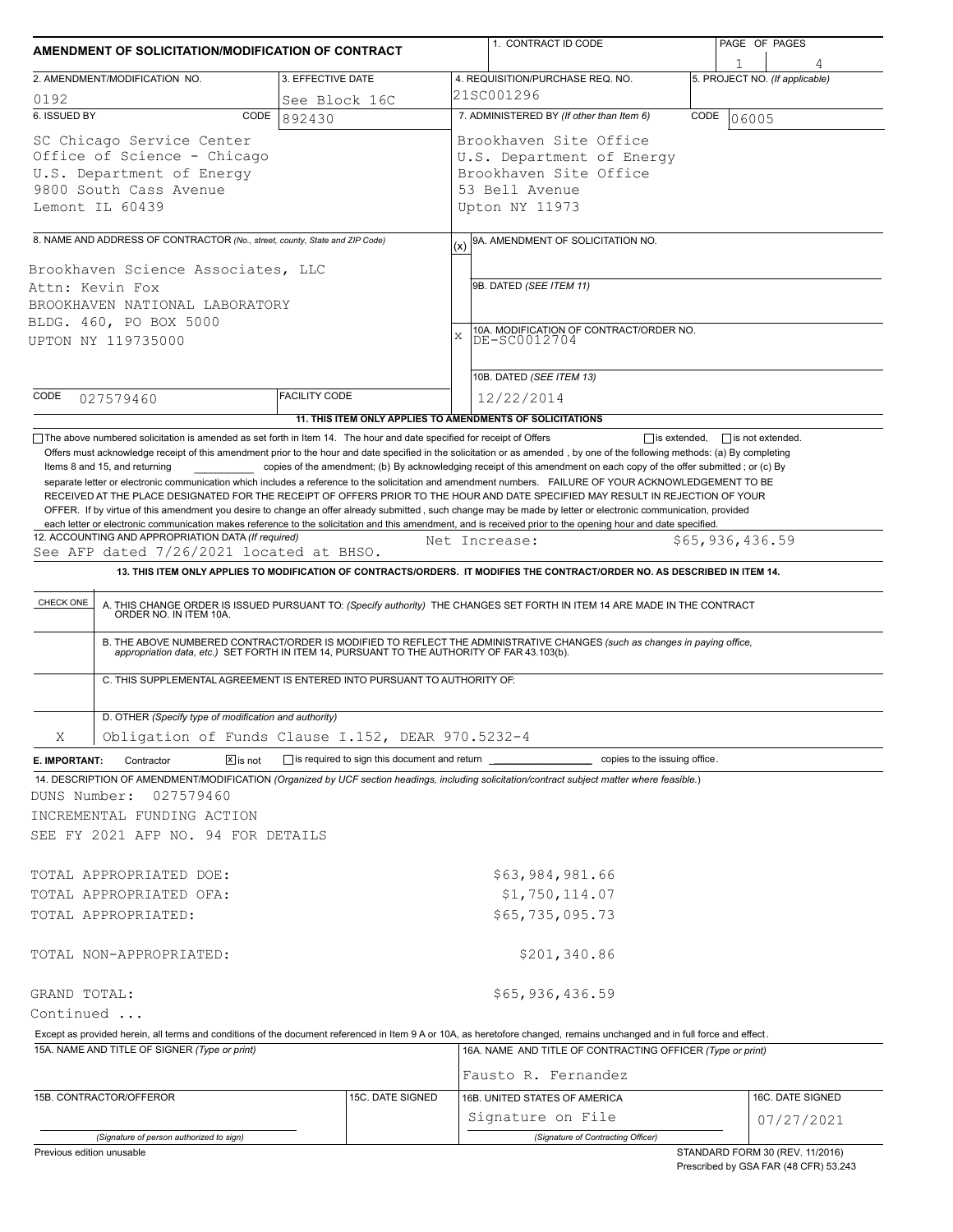**CONTINUATION SHEET** DE-SC0012704/0192 2 4 REFERENCE NO. OF DOCUMENT BEING CONTINUED **A CONTINUED PAGE OF PAGE OF PAGE OF PAGE** 

NAME OF OFFEROR OR CONTRACTOR

ITEM NO. ┃ SUPPLIES/SERVICES UNIT PRICE AMOUNT Brookhaven Science Associates, LLC (A)  $(B)$  (B)  $(C)$   $(D)$  (E)  $(E)$  (F) LIST OF CHANGES: Reason for Modification: Funding Only Action Total Amount for this Modification: \$65,936,436.59 New Total Amount for this Version: \$4,550,499,308.83 New Total Amount for this Award: \$4,550,499,308.83 Obligated Amount for this Modification: \$65,936,436.59 New Total Obligated Amount for this Award: \$4,550,499,308.83 CHANGES FOR LINE ITEM NUMBER: 1 Total Amount changed from \$4,484,562,872.24 to \$4,550,499,308.83 Obligated Amount for this Modification: \$65,936,436.59 CHANGES FOR DELIVERY LOCATION: 06005 Amount changed from \$4,484,562,872.24 to \$4,550,499,308.83 NEW ACCOUNTING CODE ADDED: Account code: See AFP dated 07-26-2021 located at BHSO Fund 00000 Appr Year 0000 Allottee 00 Reporting Entity 000000 Object Class 00000 Program 0000000 Project 0000000 WFO 0000000 Local Use 0000000 Quantity: 0 Amount: \$1,750,114.07 Percent: .03846 Subject To Funding: N Payment Address: Payment - Direct Payment from U.S. Dept of Treasury NEW ACCOUNTING CODE ADDED: Account code: See AFP dated 07-26-2021 located at BHSO [Non-Appropriated] Fund 00000 Appr Year 0000 Continued ...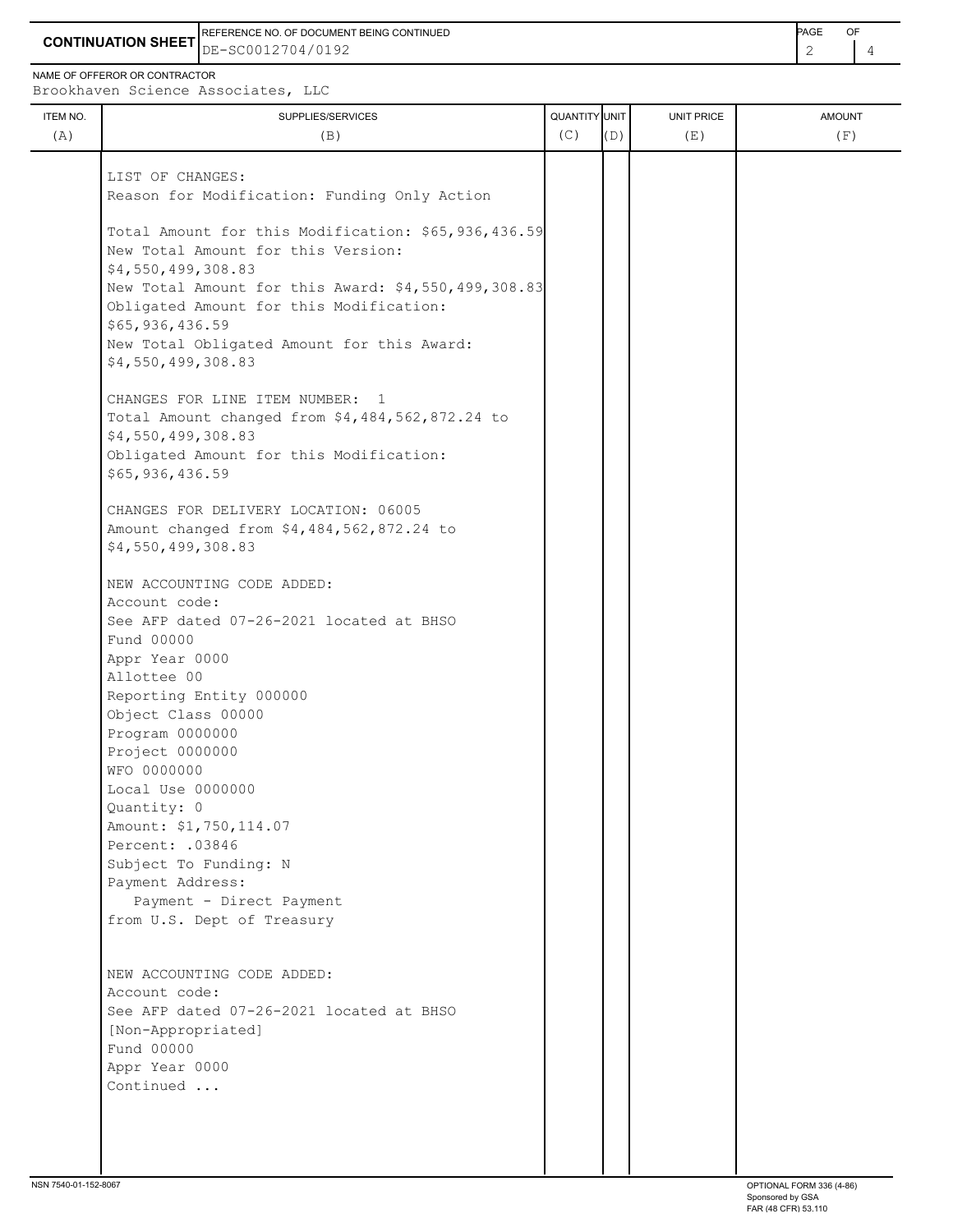**CONTINUATION SHEET** DE-SC0012704/0192 **1 A CONTINUATION SHEET**  $\begin{bmatrix} 3 & 4 \end{bmatrix}$ REFERENCE NO. OF DOCUMENT BEING CONTINUED **EXAMPLE 2008** PAGE OF

NAME OF OFFEROR OR CONTRACTOR

| ITEM NO. | SUPPLIES/SERVICES                                  | QUANTITY UNIT |     | UNIT PRICE | <b>AMOUNT</b>    |
|----------|----------------------------------------------------|---------------|-----|------------|------------------|
| (A)      | (B)                                                | (C)           | (D) | (E)        | (F)              |
|          | Allottee 00                                        |               |     |            |                  |
|          | Reporting Entity 000000                            |               |     |            |                  |
|          | Object Class 00000                                 |               |     |            |                  |
|          | Program 0000000                                    |               |     |            |                  |
|          | Project 0000000                                    |               |     |            |                  |
|          | WFO 0000000                                        |               |     |            |                  |
|          | Local Use 0000000                                  |               |     |            |                  |
|          | Quantity: 0                                        |               |     |            |                  |
|          | Amount: \$201,340.86                               |               |     |            |                  |
|          | Percent: .00442                                    |               |     |            |                  |
|          | Subject To Funding: N                              |               |     |            |                  |
|          | Payment Address:                                   |               |     |            |                  |
|          | Payment - Direct Payment                           |               |     |            |                  |
|          | from U.S. Dept of Treasury                         |               |     |            |                  |
|          |                                                    |               |     |            |                  |
|          | NEW ACCOUNTING CODE ADDED:                         |               |     |            |                  |
|          | Account code:                                      |               |     |            |                  |
|          | See AFP dated 07-26-2021 located at BHSO [DOE      |               |     |            |                  |
|          | Appropriated]                                      |               |     |            |                  |
|          | Fund 00000                                         |               |     |            |                  |
|          | Appr Year 0000                                     |               |     |            |                  |
|          | Allottee 00                                        |               |     |            |                  |
|          | Reporting Entity 000000                            |               |     |            |                  |
|          | Object Class 00000                                 |               |     |            |                  |
|          | Program 0000000                                    |               |     |            |                  |
|          | Project 0000000                                    |               |     |            |                  |
|          | WFO 0000000                                        |               |     |            |                  |
|          | Local Use 0000000                                  |               |     |            |                  |
|          | Quantity: 0                                        |               |     |            |                  |
|          | Amount: \$63,984,981.66                            |               |     |            |                  |
|          | Percent: 1.40611                                   |               |     |            |                  |
|          | Subject To Funding: N                              |               |     |            |                  |
|          | Payment Address:                                   |               |     |            |                  |
|          | Payment - Direct Payment                           |               |     |            |                  |
|          | from U.S. Dept of Treasury                         |               |     |            |                  |
|          |                                                    |               |     |            |                  |
|          |                                                    |               |     |            |                  |
|          | Payment:                                           |               |     |            |                  |
|          | Payment - Direct Payment                           |               |     |            |                  |
|          | from U.S. Dept of Treasury                         |               |     |            |                  |
|          | Period of Performance: 01/05/2015 to 01/04/2025    |               |     |            |                  |
|          |                                                    |               |     |            |                  |
|          | Change Item 00001 to read as follows (amount shown |               |     |            |                  |
|          | is the total amount):                              |               |     |            |                  |
|          |                                                    |               |     |            |                  |
| 00001    | PERFORMANCE-BASED CONTRACT FOR MANAGEMENT AND      |               |     |            | 4,550,499,308.83 |
|          | OPERATION OF BROOKHAVEN NATIONAL LABORATORY.       |               |     |            |                  |
|          | Continued                                          |               |     |            |                  |
|          |                                                    |               |     |            |                  |
|          |                                                    |               |     |            |                  |
|          |                                                    |               |     |            |                  |